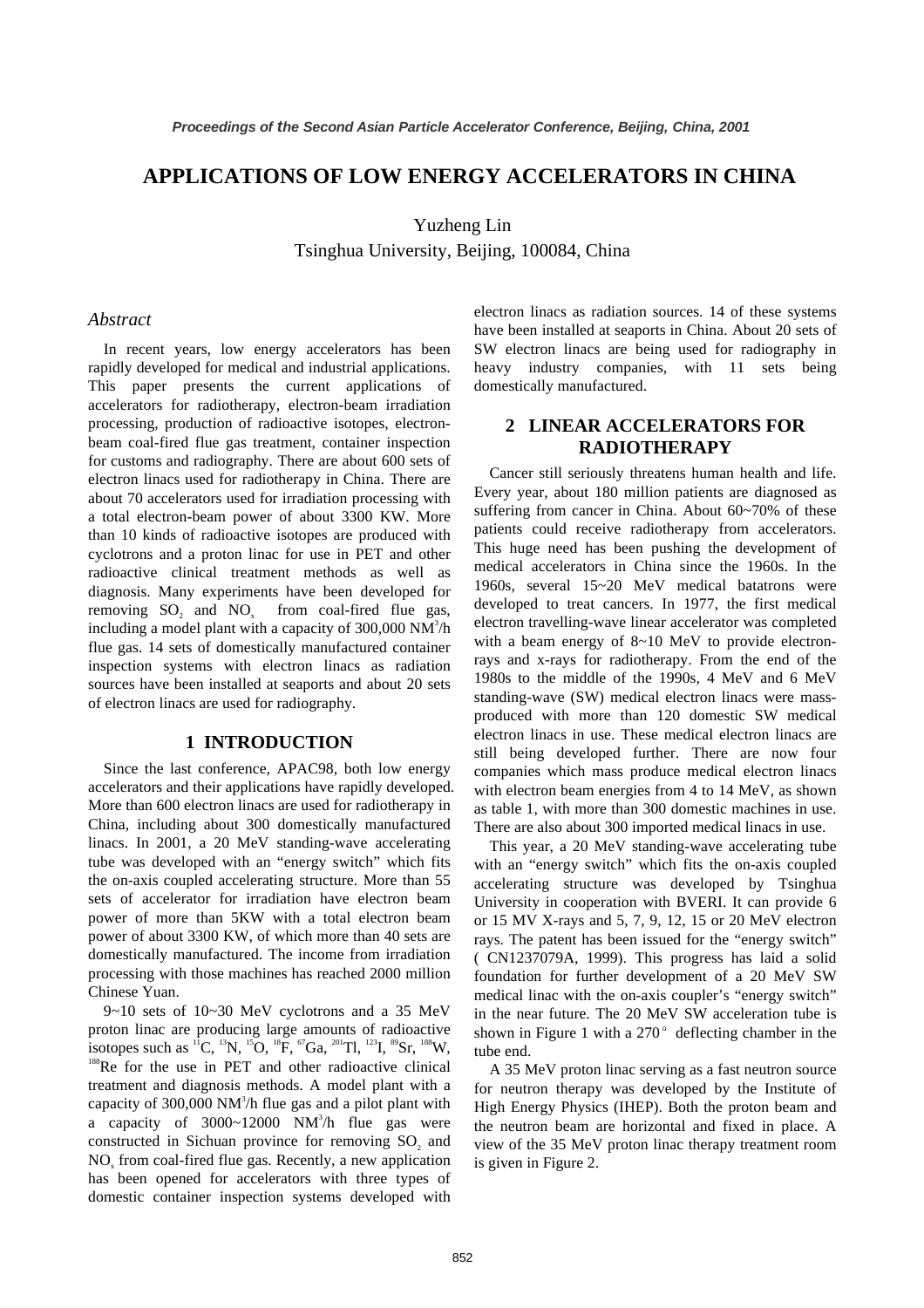| <b>Type</b> | Linac     | Energy(MeV) | <b>Radiation</b> | <b>Number of sets</b> | <b>Manufacturer</b>              |
|-------------|-----------|-------------|------------------|-----------------------|----------------------------------|
| $BJ-10$     | TW        | 10          | X, E             |                       | <b>BMEI, Tsinghua University</b> |
| $BJ-10$     | TW        | 10          | X, E             |                       | <b>BMEI</b>                      |
| $BJ-4$      | <b>SW</b> | 4           | X                | 58                    | <b>BMEI</b>                      |
| $BJ-6M$     | <b>SW</b> | 6           | X                | 25                    | <b>BMEI</b>                      |
| $BJ-6B$     | <b>SW</b> | 6           | X                | 90                    | <b>BMEI</b>                      |
| $BJ-14$     | <b>SW</b> | 14          | X, E             | 4                     | <b>BMEI</b>                      |
| WDVE-6      | <b>SW</b> | 6           | X                | 92                    | WEIDA                            |
| WDZ-14C     | <b>SW</b> | 14          | X, E             |                       | <b>WEIDA</b>                     |
| $ZJ-10$     | TW        | 10          | X, E             | 21                    | <b>SMNIF</b>                     |
| XHA-600C    | <b>SW</b> | 6           | X                | 10                    | <b>XHMED</b>                     |

Table 1: Chinese domestically made medical electron linacs



Figure 1: 20 MeV SW medical acceleration tube with an "energy switch".



Figure 2: Neutron therapy treatment room at IHEP.

This facility has enabled many experiments on neutron radiophysics, neutron preclinical radiobiology, the effects of neutron radiation, etc. Since 1991, this facility has also been used to treat patients with more than 600 patients, including a Taiwan patient been treated. The clinical results show that the neutron radiotherapy is effective for some cancers such as salivary gland cancer, prostatic adenocarcinomas, soft tissue sarcoma, bone sarcoma, metastatic cancer in the head and neck, malignant melanoma, and pancreatic cancer.

Some proton therapy facilities are currently under consideration.

## **3 ELECTRON ACCELERATORS FOR IRRADIATION PROCESSING**

Another field which has been rapidly developed is the electron-beam irradiation processing applications. Irradiation processing applications still concentrate mainly on heat-shrinkable materials(tube, film), wire and cable consuming most of the beam power and the annual output value (about 80~85%). Irradiation processing is also used for other applications, such as coating curing, radiation chemical materials and radiation sterilization, but not on a production scale. For all these applications the beam energy is below 4 MeV. Several 8~14 MeV travelling-wave electron linacs are employed to modify the properties of semiconductor devices.

By the middle of 2001, the total of about 70 irradiation accelerators had been installed, with about 44 of them being domestically manufactured. The currently installed machines are listed in table 2, with their accelerator types, beam energies, beam currents, number, manufacturers, etc. Figure 3 gives a picture of a Dynamitron-type machine made by IHEP. Figure 4 shows a view of another Dynamitron-type machine made by SINR.



Figure 3: 3.0MeV GNJ Dynamitron-type machine made by IHEP.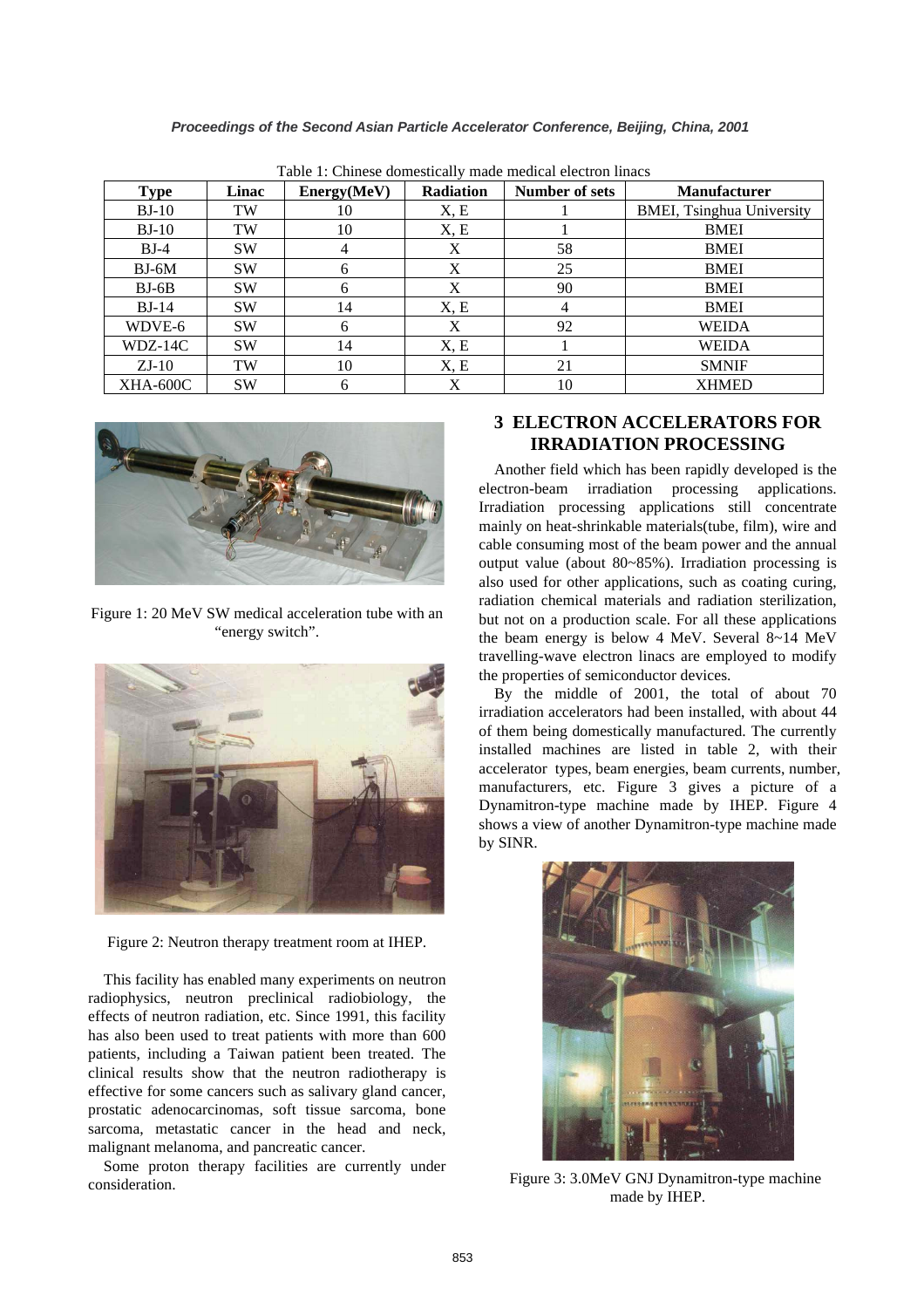

Figure 4: 3.0MeV Dynamitron-type machine made by SINR.

The total beam power is about 3300 KW. The annual value of the irradiation processing was more than 2,000 million Chinese Yuan in 2000. Figure 5 shows the increasing status of irradiation processing accelerators and their beam power in China.



Figure 5: irradiation processing accelerators which beam power exceeds 5KW and their beam power.

#### **4 ACCELERATORS FOR PRODUCTION OF RADIOACTIVE ISOTOPES**

The third field of accelerator application is the production of radioactive isotopes. In recent years, proton accelerators for producing radioactive isotopes were developed rapidly. The first, in 1994, was a 30 MeV intense current proton cyclotron (CYCIAE 30)

| Category                            |                                 | type         | <b>Energy</b><br>(MeV) | <b>Current</b><br>(mA) | <b>Number</b>  | <b>Manufacturer</b>            |
|-------------------------------------|---------------------------------|--------------|------------------------|------------------------|----------------|--------------------------------|
| D.C. high<br>voltage<br>accelerator |                                 | Dynamitron   | 3.0                    | 40                     | $\overline{4}$ | RDI(U.S.A)                     |
|                                     | Dynamitron                      |              | 2.0                    | 30                     | $\mathbf{1}$   | RDI(U.S.A)                     |
|                                     |                                 | $GJ-2$       | 2.0                    | 10                     | 18             | Shanghai (China)               |
|                                     | Radio-frequency cascade         | $KFG-1$      | 2.5                    | 30                     | $\overline{4}$ | Beijing Kefu(China)            |
|                                     | generator (Dynamitron-<br>type) | KFG-2        | 3.0                    | 20                     | $\,8\,$        | SINR (China)                   |
|                                     |                                 | $GNJ-3.0$    | 3.0                    | 20                     | $\overline{2}$ | IHEP (China)                   |
|                                     | High voltage rectifier          | ELV-8        | 2.5                    | 30                     | 8              | (Russia)                       |
|                                     | type (with an iron-<br>core)    | ELV-4        | 1.5                    | $20 - 30$              | $\overline{4}$ | (Russia)                       |
|                                     | High voltage                    | EPS-<br>3000 | 3.0                    | 30                     | $\mathbf{1}$   | Nissin-High voltage<br>(Japan) |
|                                     | transformer rectifer<br>type    | <b>EPS</b>   | 0.8                    | 400                    | $\overline{2}$ | Nissin-High voltage<br>(Japan) |
|                                     |                                 | $FDJ-0.3$    | 0.3                    | 30                     | $\overline{2}$ | <b>BRIA</b>                    |
|                                     | Isolated-core                   | $FDJ-0.6$    | 0.6                    | $40 - 50$              | 3              | <b>BRIA</b>                    |
|                                     | transformer                     | $FDJ-1.2$    | 1.2                    | $6 - 10$               | $\mathbf{1}$   | <b>BRIA</b>                    |
|                                     |                                 | Vivirad      | 3.0                    | 40                     | $\mathbf{1}$   | Vivirad(France)                |
|                                     |                                 | Vivirad      | 2.0                    | 40                     | $\mathbf{1}$   | Vivirad(France)                |
|                                     | Long filament type              |              | 0.2                    | 20                     | $\mathbf{1}$   | <b>BRIA</b>                    |
| Pulsed<br>resonance<br>accelerator  | Single cavity standing          | <b>ILO</b>   | 2.0                    | 10                     | 3              | (Russia)                       |
|                                     | wave accelerator                |              | 2.0                    | 10                     | $\mathbf{1}$   | CIAE(China)                    |
|                                     |                                 | $BF-5$       | 4.0                    | 0.15                   | $\overline{2}$ | <b>BMEI(China)</b>             |
|                                     | Traveling wave                  |              | 14.0                   | 0.2                    | $\mathbf{1}$   | CIAE(China)                    |
|                                     | electron linac                  |              | $4 - 14$               | 0.45                   | $\mathbf{1}$   | Nanjing U.(China)              |
|                                     |                                 |              | 10                     | 0.20                   | $\mathbf{1}$   | YunhuanEATRI(China)            |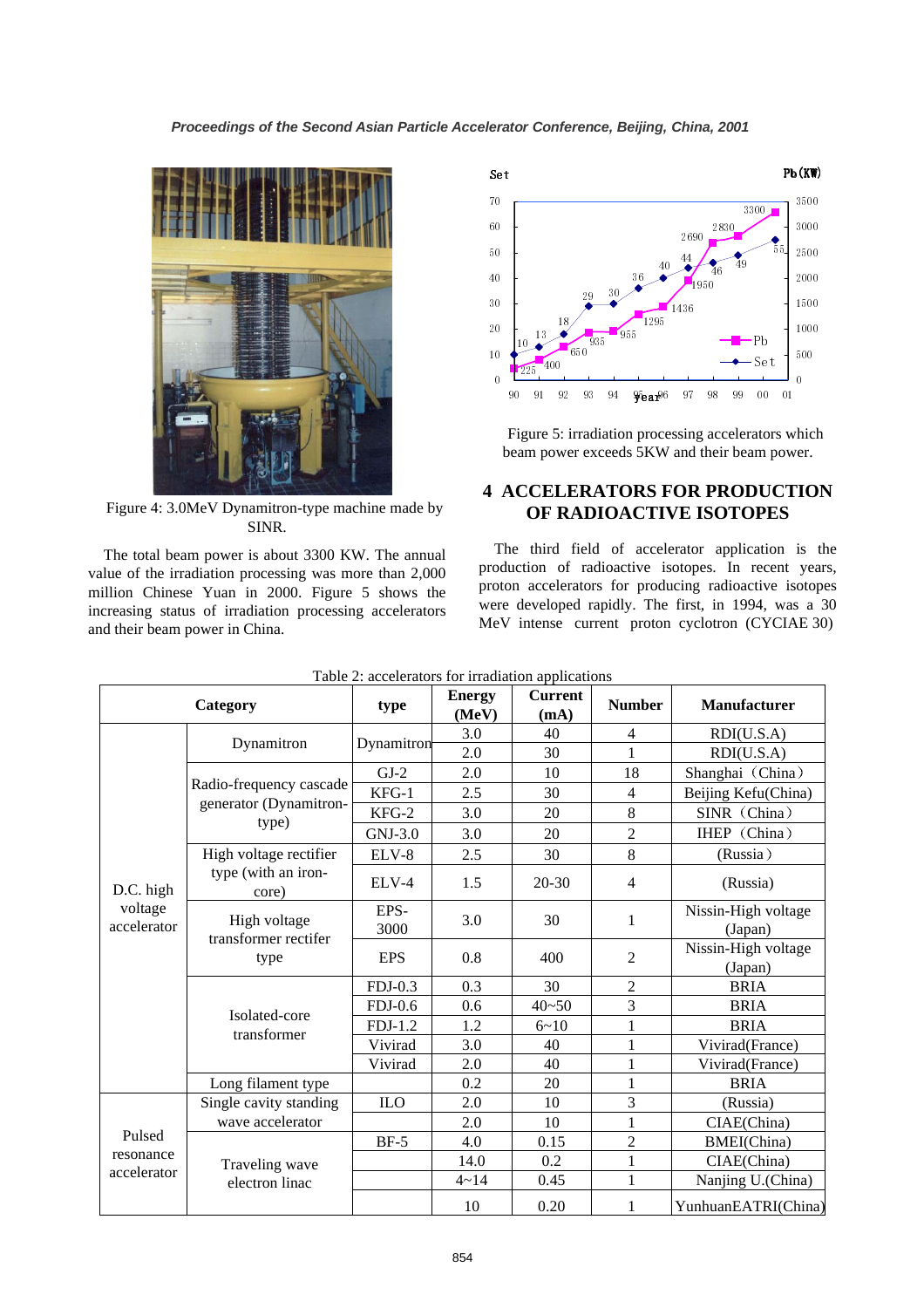

Figure 6: 30MeV Cyclotron (CYCIAE-30) made by CIAE.

constructed by CIAE (Chinese Institute of Atomic Energy), whose beam energy could be adjusted from 15 MeV to 30 MeV, with the maximum target current of  $370 \mu A$ . The machine has been specially designed to produce medium and short-lived radioisotopes for medical use. The radioisotopes include  ${}^{18}F$ ,  ${}^{201}Tl$ ,  ${}^{57}Co$ ,  ${}^{67}Ga$ ,  ${}^{123}I$ , and  ${}^{103}Pd$ . In Sichuang University, a domestically produced 13.5 MeV cyclotron has also been used to produce radioisotopes, such as  ${}^{57}Co$ ,  ${}^{109}Cd$ ,  ${}^{211}At$ , and 199Tl. In the Shanghai Institute of Nuclear Research Academia Sinica, a 30 MeV proton cyclotron was imported from IBA company, Belgium in 1997 to produce  ${}^{18}F$ ,  ${}^{67}Ga$ ,  ${}^{89}Sr$ ,  ${}^{123}I$ ,  ${}^{188}W$ ,  ${}^{188}Re$ , and  ${}^{201}Tl$ . Among these radioisotopes,  ${}^{18}F$ ,  ${}^{67}Ga$ ,  ${}^{89}Sr$ ,  ${}^{123}I$ ,  ${}^{188}W$ ,  ${}^{188}Re$ , and  ${}^{201}T1$ are used as diagnostic medicines. During 1998~2000, seven sets of 11 MeV compact negative hydrogen-ion cyclotrons (RDS-111) were imported from the CTI company (Computer Technology Imajin) in the U.S.A. to produce short-lived positron-emitting isotopes for use in PET and as radiolabeled compounds. They were installed at General People Liberation Hospital, Consonancy Hospital, Shanghai Huashan Hospital, Beijing Xuanwu Hospital, and the People's Hospital of Guangdong Province, etc. The short-lived positron–emitting isotopes produced by the machines include  ${}^{11}C$ ,  ${}^{13}N$ ,  ${}^{15}O$ , and  ${}^{18}F$ . The RDS-111 targets are gas targets and liquid targets. The beam current on the target is about  $40 \mu A$ . The accelerated negative ion beam is extracted at the extraction radius by passing through a thin carbon stripper foil to remove the electrons to produce a proton beam. The extraction efficiency from the foils is approximately 99%. Figure 7 shows the RDS-111 cyclotron for PET use.



Figure 7: RDS-111 cyclotron installed at a hospital.

## **5 ELECTRON ACCELERATORS FOR REMOVING SO, AND NO<sub>x</sub> FROM FLUE GAS**

Another important application of accelerators in China is for electron-beam flue gas treatment (EFGT). The emission of coal-fired boiler flue gas containing large amounts of sulfur dioxide  $(SO<sub>2</sub>)$  and nitrogen oxides  $(NO<sub>2</sub>)$ is a serious air pollution problem. In China, the  $SO<sub>2</sub>$ emitted in coal-fired power plants flue gas is more than 20 million tons per year. The government considers this to be a serious problem and requires decreased emissions of coal-fired flue gas. New techniques for effective SO<sub>2</sub> and NO<sub>x</sub> removal from flue gas are urgently needed. There are various SO<sub>2</sub> and NO<sub>2</sub> removal technologies, of which the EFGT technology is one of the most promising technologies. Experiments to remove SO<sub>2</sub> and NO<sub>2</sub> with EFGT method were started in 1984 in the Shanghai Institute of Nuclear Research (SINR), Academia Sinica. In the early 1990's, interest in the EFGT method expanded very quickly. Recently about 10 institutes, universities and power plants have been involved in development of this technology.

In 1999, China Electrical Power Ministry, in cooperation with the Ebara corporation, Japan, set up an 100 MW model plant for removing SO<sub>2</sub> and NO<sub>2</sub> from flue gas using EFGT method at the Chengdu Electric Power Plant. The system has a treatment capacity of  $300,000$  NM<sup>3</sup>/h flue gas using two sets of high voltage electron accelerators ( $800\text{KV}$ ,  $2\times400\text{mA}$ ). The system runs very well with byproducts (ammonia sulfate and ammonium nitrate) used as fertilizer .

In the same year in Mianyang, Sichuan, a pilot plant was constructed to develop the technology for treating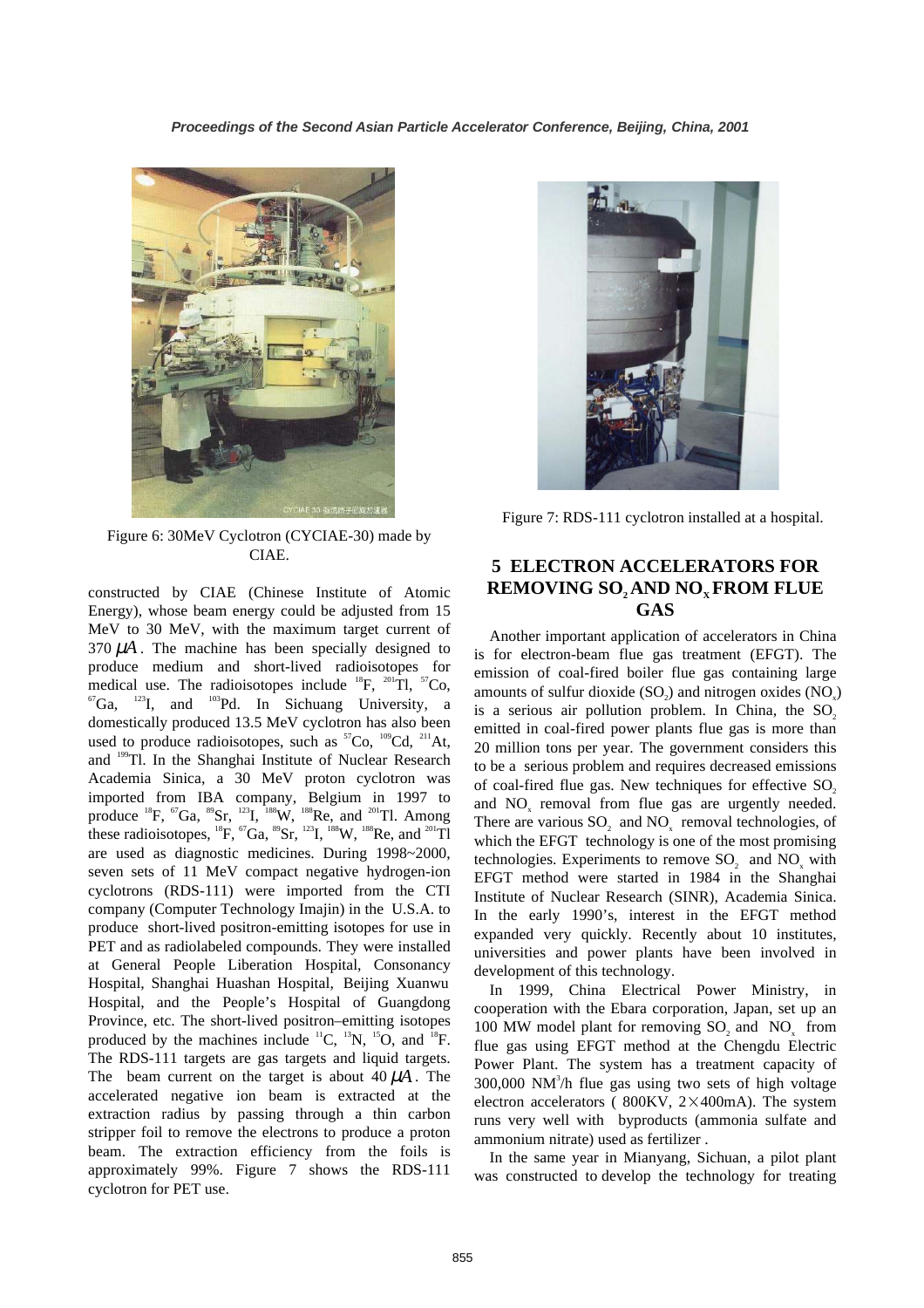flue gas with the EFGT method by CAEP (China Academy of Engineering Physics) at a coal-fired electrical power station. The pilot plant can treat  $3000 \sim 12000$  NM<sup>3</sup>/h flue gas with a 800 KV, 45 mA high voltage electron accelerator. The plant has operated reliably for more than 1000 hrs. The SO<sub>2</sub> removal efficiency exceeded 92% and the NO<sub>x</sub> removal efficiency reached 75%. Figure 8 shows the pilot plant for removing SO<sub>2</sub> and NO<sub>2</sub>.

Experimental tests at the Institute of Nuclear Energy, Tsinghua University and the Shanghai Institute of Nuclear Research have also produced very satisfactory results.

An 800 KV,  $2 \times 300$  mA and an 800~1200 KV, 80 mA high voltage electron accelerator are under development in the Shanghai Institute of Nuclear Research and the Lanzhou Institute of Modern Physics, Academic Sinica. The 800~1200 KV 80 mA accelerator at Lanzhou is shown in Figure 9.



Figure 8: pilot plant constructed by CAEP for removing SO<sub>2</sub> and NO<sub>2</sub> in Mianyang, Sichuan

# **6 ELECTRON LINACS FOR THE CUSTOMS CONTAINER INSPECTIONS**

A new application for accelerators is for container inspection at customs. Smuggling in China has been a serious problem. The smuggling of contraband goods, arms and drugs is not only an important security problem, but also affects the national income by affecting import and export taxis. Usually, container inspections rely on manual inspections, which necessitate that only a few percent of the containers are inspected. This is no longer acceptable with the increasing numbers of containers being transported. An automated inspection system is necessary, such as that found in airports for inspecting personal luggage. To meet these requirements, three types of large container inspection system for customs have been developed by Tsinghua University in cooperation with Tsinghua Tongfang Nuclear Technology Co., LTD.

The systems use high-energy X-rays from a linear accelerator to scan the container with detectors to record the radiation intensity passing through the container. The electrical signals produced by the detectors are then amplified and digitized. Finally, the X-ray image of the container is displayed on a video monitor for the customs officer. The system provides a fast inspection procedure without opening the container.

The three types of large container inspection systems are "the fixed type", "the relocatable type" and "the mobile type".

The fixed type system has a 9 MeV travelling wave linac as a radiation source situated in a shielded room with cement walls two meters thick. The 9 MeV linac is driven by a 3.5 MW klystron which has a 0.4 m long bunching section and a 1.8 m long main accelerating waveguide. The bunching capture efficiency is more than 75%. The beam pulse current is about 120 mA which heats the tungsten target causing it to radiate 40



Figure 9: The 800~1200 KV 80 mA accelerator at LIMPR



Figure 10: 9 MeV TW linac from the electron gun side.